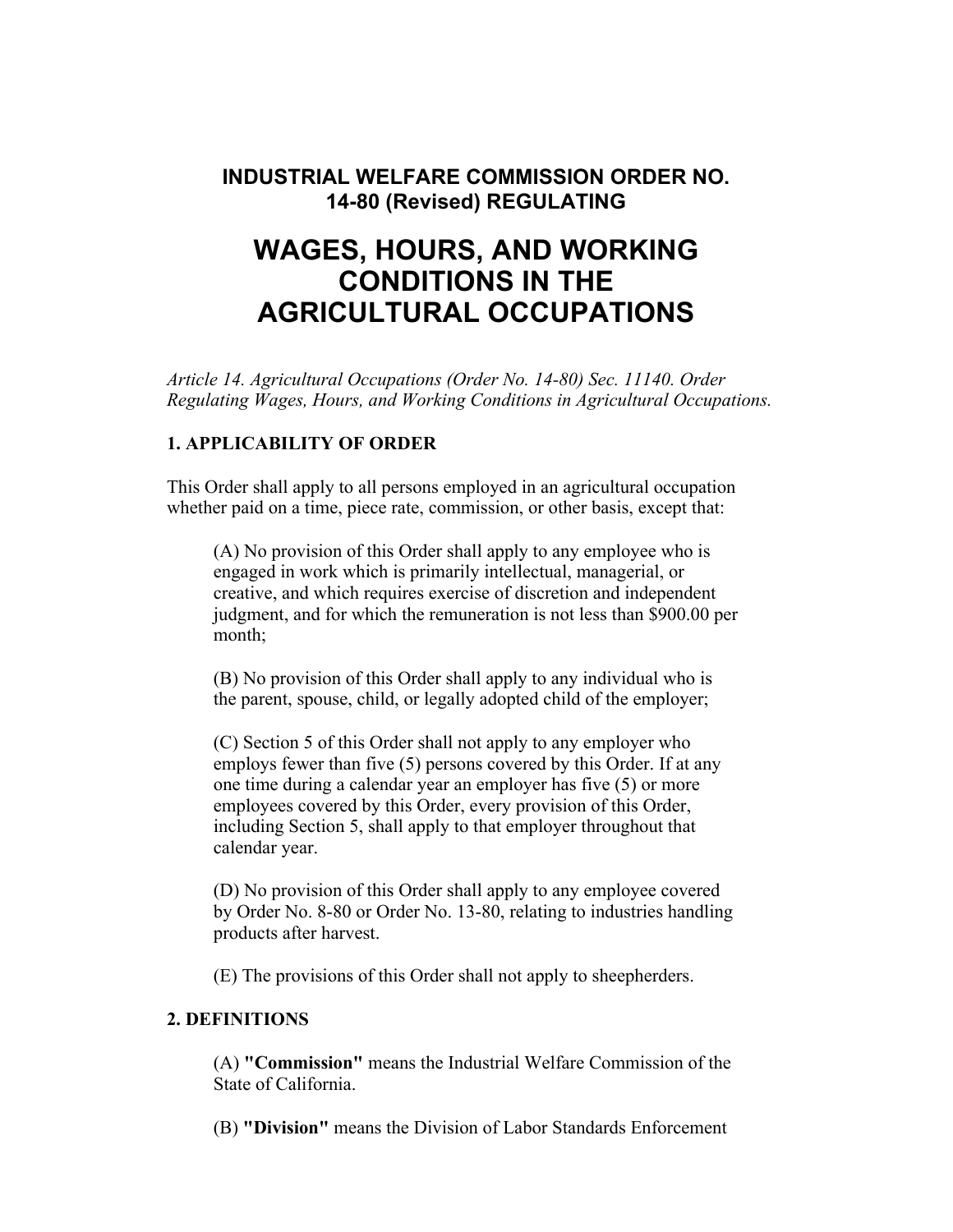of the State of California.

(C) **"Employed in an agricultural occupation"** means any of the following described occupations:

(1) The preparation, care, and treatment of farm land, pipeline, or ditches, including leveling for agricultural purposes, plowing, discing, and fertilizing the soil;

(2) The sowing and planting of any agricultural or horticultural commodity;

(3) The care of any agricultural or horticultural commodity. As used in this subdivision, "care" includes, but is not limited to, cultivation, irrigation, weed control, thinning, heating, pruning, or tieing, fumigating, spraying, and dusting;

(4) The harvesting of any agricultural or horticultural commodity, including but not limited to, picking, cutting, threshing, mowing, knocking off, field chopping, bunching, baling, balling, field packing, and placing in field containers or in the vehicle in which the commodity will be hauled, and transportation on the farm or to the place of first processing or distribution;

(5) The assembly and storage of any agricultural or horticultural commodity, including but not limited to, loading, roadsiding, banking, stacking, binning, and piling;

(6) The raising, feeding and management of livestock, fur bearing animals, poultry, fish, mollusks, and insects, including but not limited to herding, housing, hatching, milking, shearing, handling eggs, and extracting honey;

(7) The conservation, improvement or maintenance of such farm and its tools and equipment.

(D) **"Employ"** means to engage, suffer, or permit to work.

(E) **"Employee"** means any person employed by an employer.

(F) **"Employer"** means any person as defined in Section 18 of the Labor Code, who directly or indirectly, or through an agent or any other person, employs or exercises control over the wages, hours, or working conditions of any person.

(G) **"Hours worked"** means the time during which an employee is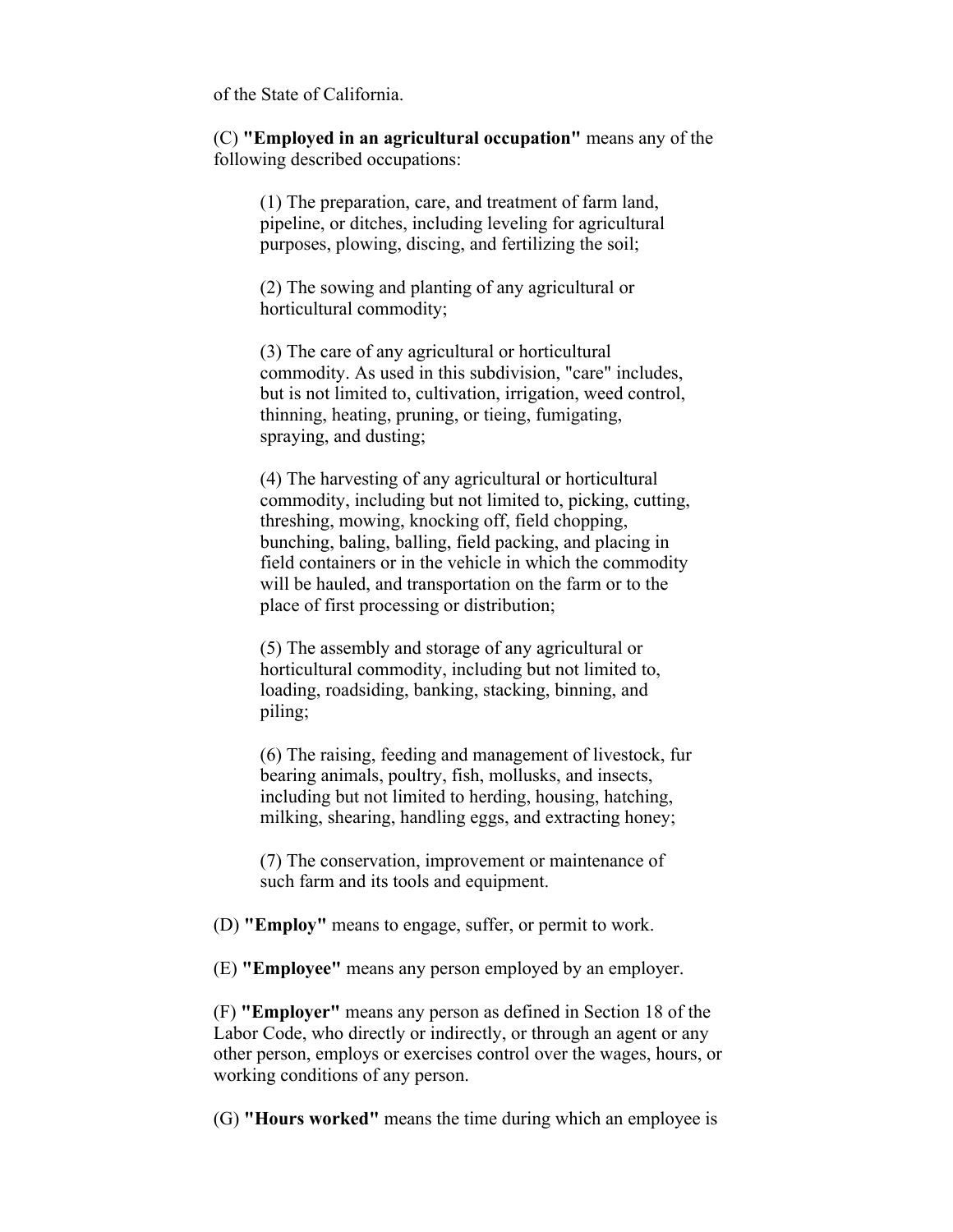subject to the control of an employer, and includes all the time the employee is suffered or permitted to work, whether or not required to do so.

(H) **"Minor"** means, for the purpose of this Order, any person under the age of eighteen (18) years.

(I) **"Outside Salesperson"** means any person, 18 years of age or over, who customarily and regularly works more than half the working time away from the employer's place of business selling tangible or intangible items or obtaining orders or contracts for products, services or use of facilities.

(J) **"Piece rate basis"** is a method of payment based on units of production or a fraction thereof.

(K) **"Primarily"** as used in Section 1, Applicability, means more than one-half the employee's work time.

(L) **"Split shift"** means a work schedule which is interrupted by nonpaid non-working periods established by the employer, other than bona fide rest or meal periods.

(M) **"Wages"** (See California Labor Code, Section 200)

(N) **"Workday"** means any consecutive 24 hours beginning at the same time each calendar day.

(O) **"Workweek"** means any seven (7) consecutive days, starting with the same calendar day each week. "Workweek" is a fixed and regularly recurring period of 168 hours, seven (7) consecutive 24 hour periods.

#### **3. HOURS AND DAYS OF WORK**

(A) The following overtime provisions are applicable to employees eighteen (18) years of age or over and to employees sixteen (16) or seventeen (17) years of age who are not required by law to attend school: such employees shall not be employed more than ten (10) hours in any one workday or more than six (6) days in any workweek unless the employee receives one and one-half (1 1/2) times such employee's regular rate of pay for all hours worked over ten (10) hours in any workday and for the first eight (8) hours on the seventh (7th) day of work and double the employee's regular rate of pay for all hours worked over eight (8) on the seventh (7th) day of work in the workweek.

(See California Labor Code, Sections 1391 and 1394)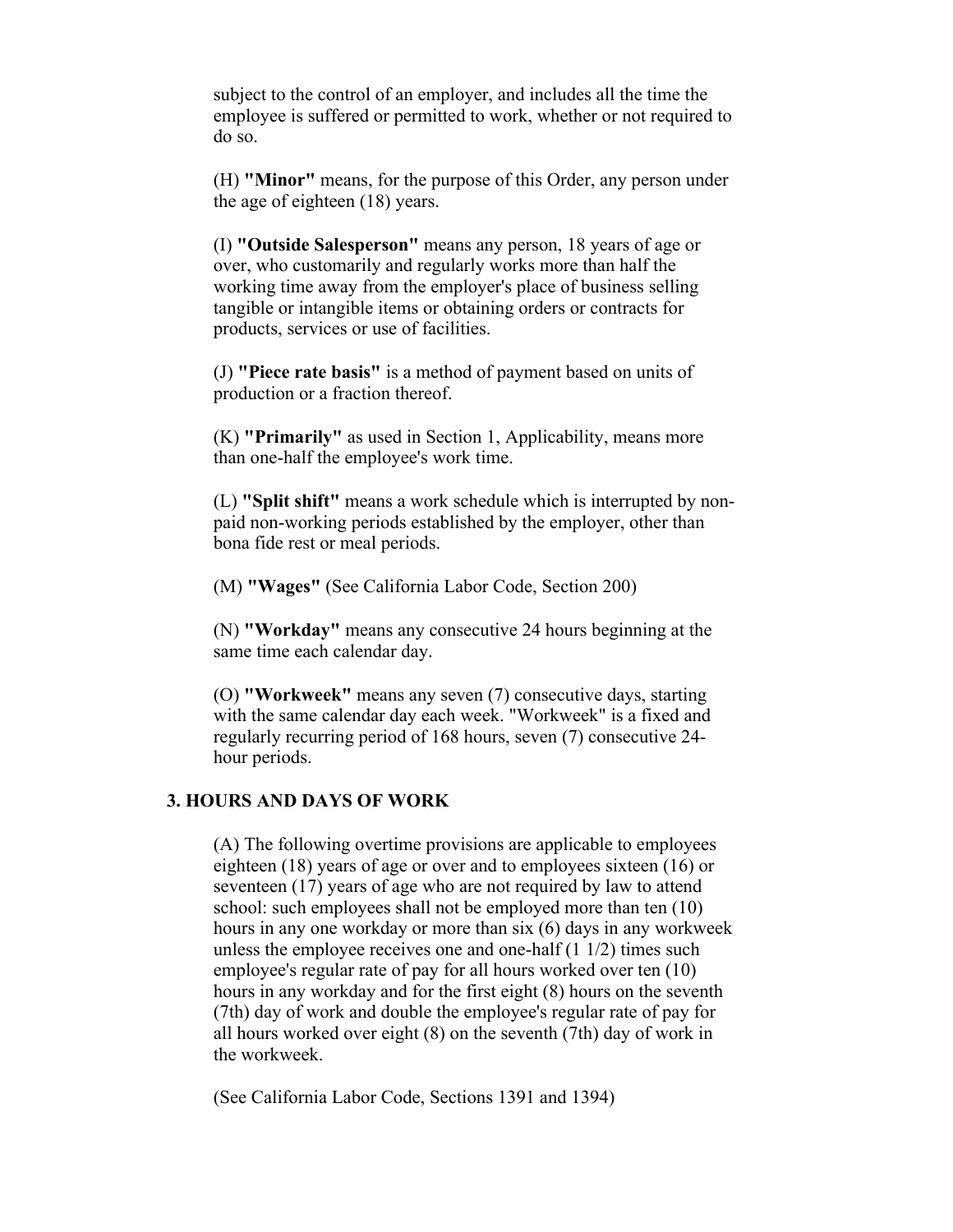#### (**VIOLATIONS OF CHILD LABOR LAWS** are

subject to civil penalties of from \$500 to \$10,000 as well as to criminal penalties provided herein. Refer to California Labor Code Sections 1285 to 1311 and 1390 to 1398 for additional restrictions on the employment of minors. Employers should ask school districts about required work permits.)

(B) An employee may be employed on seven (7) workdays in one workweek with no overtime pay required when the total hours of employment during such workweek do not exceed thirty (30) and the total hours of employment in any one workday thereof do not exceed six (6).

(C) The provisions of subsection (A) above shall not apply to an employee covered by this Order during any week in which more than half of such employee's working time is devoted to performing the duties of an irrigator.

(D) The provisions of this section are not applicable to employees whose hours of service are regulated by (1) the United States Department of Transportation Code of Federal Regulations, Title 49, Sections 395.1 to 395.13, Hours of Service of Drivers, or (2) Title 13 of the California Code of Regulations, Subchapter 6.5, Section 1200 and following sections, regulating hours of drivers.

(E) This section shall not apply to any employee covered by a collective bargaining agreement if said agreement provides premium wage rates for overtime work and a cash wage rate for such employee of not less than one dollar (\$1.00) per hour more than the minimum wage.

## **4. MINIMUM WAGES**

(A) Every employer shall pay to each employee wages not less than four dollars and seventy-five cents (\$4.75) per hour for all hours worked, effective October 1, 1996; not less than five dollars (\$5.00) per hour for all hours worked, effective March 1, 1997; not less than five dollars and fifteen cents (\$5.15) per hour for all hours worked, effective September 1, 1997; and not less than five dollars and seventy-five cents (\$5.75) per hour for all hours worked, effective March 1, 1998, except:

(1) LEARNERS. Employees 18 years of age or over, during their first one hundred and sixty (160) hours of employment in occupations in which they have no previous similar or related experience, may be paid not less than eighty-five percent (85%) of the minimum wage rounded to the nearest nickel.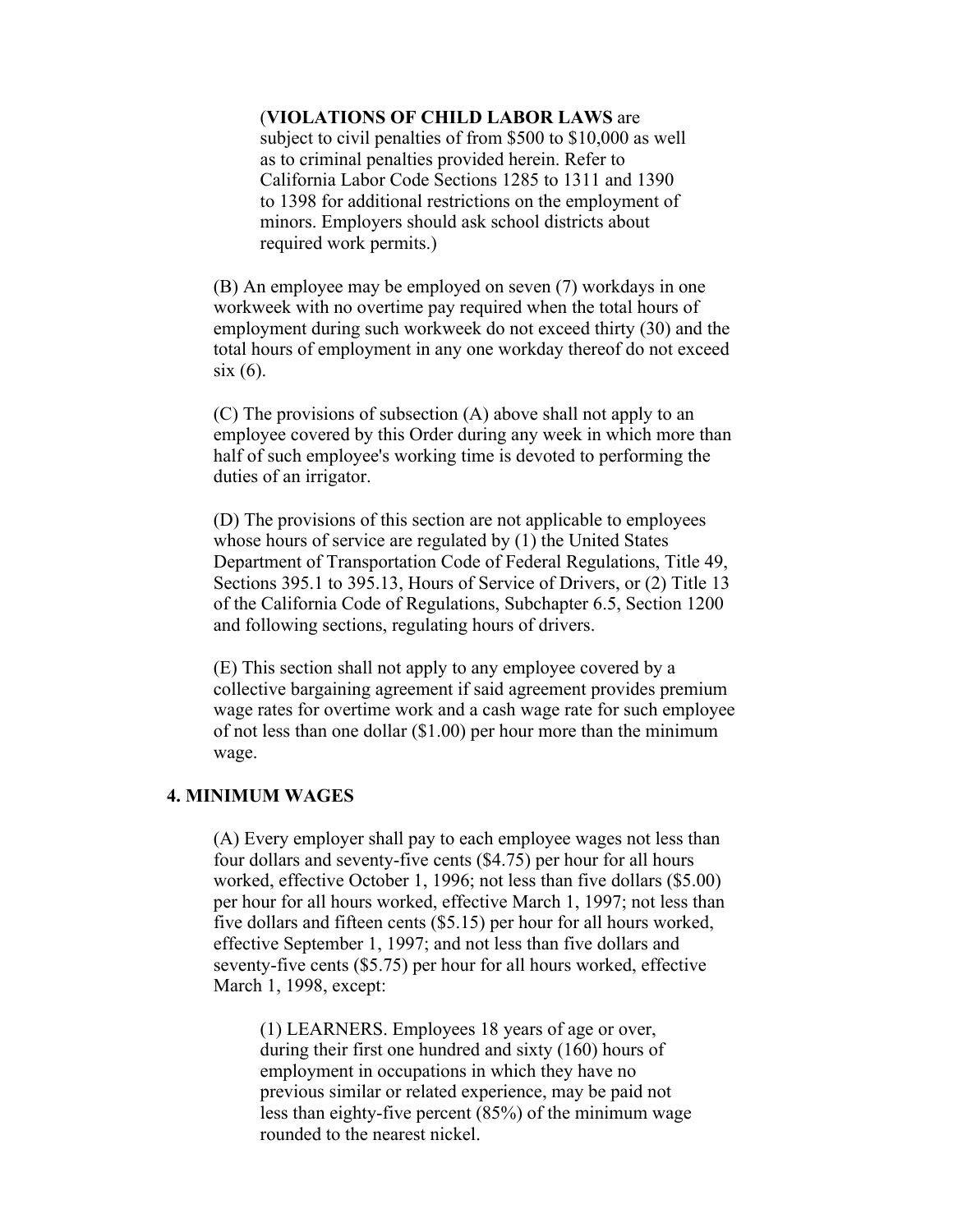(2) MINORS may be paid not less than eighty-five percent (85%) of the minimum wage rounded to the nearest nickel provided that the number of minors employed at said lesser rate shall not exceed twenty-five percent (25%) of the persons regularly employed in the establishment. An employer of less than ten (10) persons may employ three (3) minors at said lesser rate. The twenty-five percent (25%) limitation on the employment of minors shall not apply during school vacations.

(3) AGRICULTURAL OCCUPATIONS. Any employer hiring minors on a piece rate basis shall pay piece rates sufficient to yield not less than eighty-five percent (85%) of the minimum wage per hour rounded to the nearest nickel to eighty percent (80%) of the minors employed in an Agricultural Occupation in each pay period, but in no event shall any minor be paid less than eighty percent (80%) of the minimum wage per hour rounded to the nearest nickel.

> **NOTE:** Under certain conditions, the full minimum wage may be required for minors. See Labor Code Section 1391.2 (b).

(B) Every employer shall pay to each employee, on the established payday for the period involved, not less than the applicable minimum wage for all hours worked in the payroll period, whether the remuneration is measured by time, piece, commission, or otherwise.

(C) When an employee works a split shift, one hour's pay at the minimum wage shall be paid in addition to the minimum wage for that workday, except when the employee resides at the place of employment.

(D) The provisions of this section shall not apply to apprentices regularly indentured under the State Division of Apprenticeship Standards.

### **5. REPORTING TIME PAY**

(A) Each workday an employee is required to report for work and does report, but is not put to work or is furnished less than half said employee's usual or scheduled day's work, the employee shall be paid for half the usual or scheduled day's work, but in no event for less than two (2) hours nor more than four (4) hours, at the employee's regular rate of pay, which shall not be less than the minimum wage.

(B) If an employee is required to report for work a second time in any workday and is furnished less than two hours of work on the second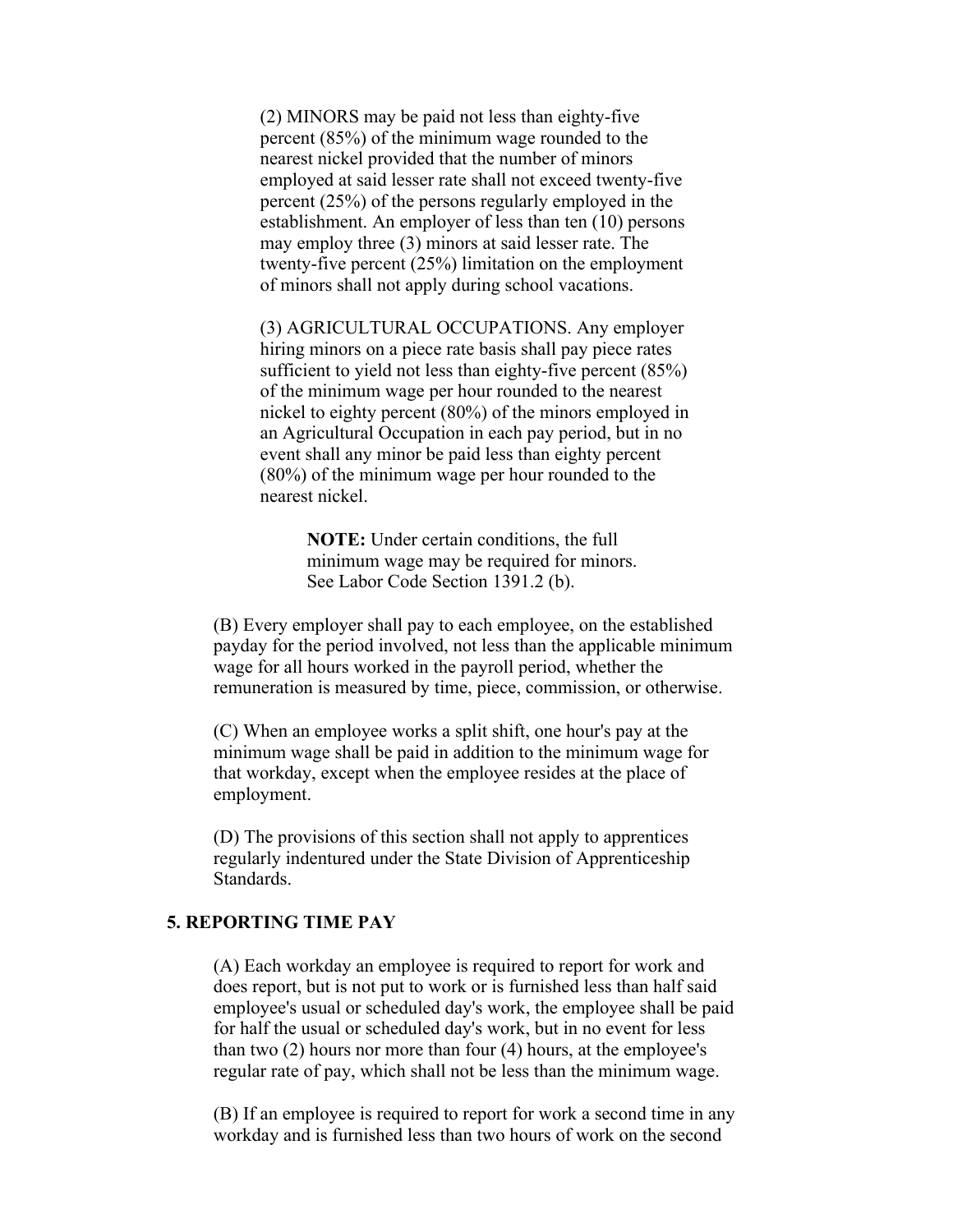reporting, said employee shall be paid for two hours at the employee's regular rate of pay, which shall not be less than the minimum wage.

(C) The foregoing reporting time pay provisions are not applicable when:

(1) Operations cannot commence or continue due to threats to employees or property; or when recommended by civil authorities; or

(2) Public utilities fail to supply electricity, water, or gas, or there is a failure in the public utilities, or sewer system; or

(3) The interruption of work is caused by an Act of God or other cause not within the employer's control.

(D) This section shall not apply to an employee on paid standby status who is called to perform assigned work at a time other than the employee's scheduled reporting time.

## **6. LICENSES FOR HANDICAPPED WORKERS**

A license may be issued by the Division authorizing employment of a person whose earning capacity is impaired by physical disability or mental deficiency at less than the minimum wage. Such licenses shall be granted only upon joint application of employer and employee and employee's representative if any.

A special license may be issued to a nonprofit organization such as a sheltered workshop or rehabilitation facility fixing special minimum rates to enable the employment of such persons without requiring individual licenses of such employees.

All such licenses and special licenses shall be renewed on a yearly basis or more frequently at the discretion of the Division.

(See California Labor Code, Sections 1191 and 1191.5.)

## **7. RECORDS**

(A) Every employer shall keep accurate information with respect to each employee including the following:

(1) Full name, home address, occupation and social security number.

(2) Birthdate, if under 18 years, and designation as a minor.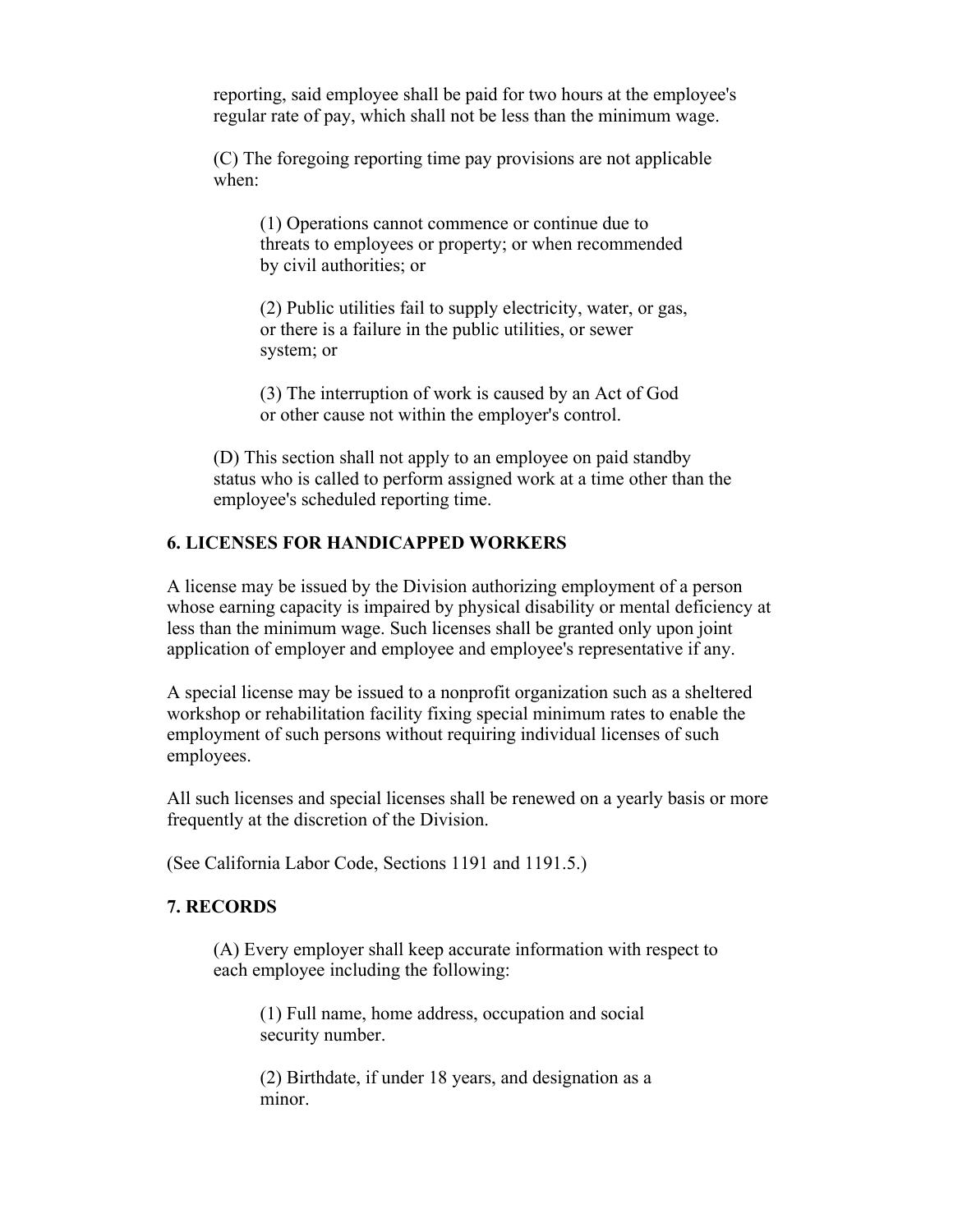(3) Time records showing when the employee begins and ends each work period. Meal periods, split shift intervals and total daily hours worked shall also be recorded. Meal periods during which operations cease and authorized rest periods need not be recorded.

(4) Total wages paid each payroll period, including value of board, lodging, or other compensation actually furnished to the employee.

(5) Total hours worked in the payroll period and applicable rates of pay. This information shall be made readily available to the employee upon reasonable request.

(6) When a piece rate or incentive plan is in operation, piece rates or an explanation of the incentive plan formula shall be provided to employees. An accurate production record shall be maintained by the employer.

(B) Every employer shall semimonthly or at the time of each payment of wages furnish each employee, either as a detachable part of the check, draft, or voucher paying the employee's wages, or separately, an itemized statement in writing showing: (1) all deductions; (2) the inclusive dates of the period for which the employee is paid; (3) the name of the employee or the employee's social security number; and (4) the name of the employer, provided all deductions made on written orders of the employee may be aggregated and shown as one item.

(C) All required records shall be in the English language and in ink or other indelible form, properly dated, showing month, day and year, and shall be kept on file by the employer for at least three years at the place of employment or at a central location within the State of California. An employee's records shall be available for inspection by the employee upon reasonable request.

#### **8. CASH SHORTAGE AND BREAKAGE**

No employer shall make any deduction from the wage or require any reimbursement from an employee for any cash shortage, breakage, or loss of equipment, unless it can be shown that the shortage, breakage, or loss is caused by a dishonest or willful act, or by the gross negligence of the employee.

[The former second sentence which was part of this section, effective January 1, 1980, was removed, effective April 24, 1989, based on a judicial determination that it was inconsistent with California law and, therefore, invalid and unenforceable. *People v. Industrial Welfare Commission et al.*, Santa Cruz Superior Court No. 85071.]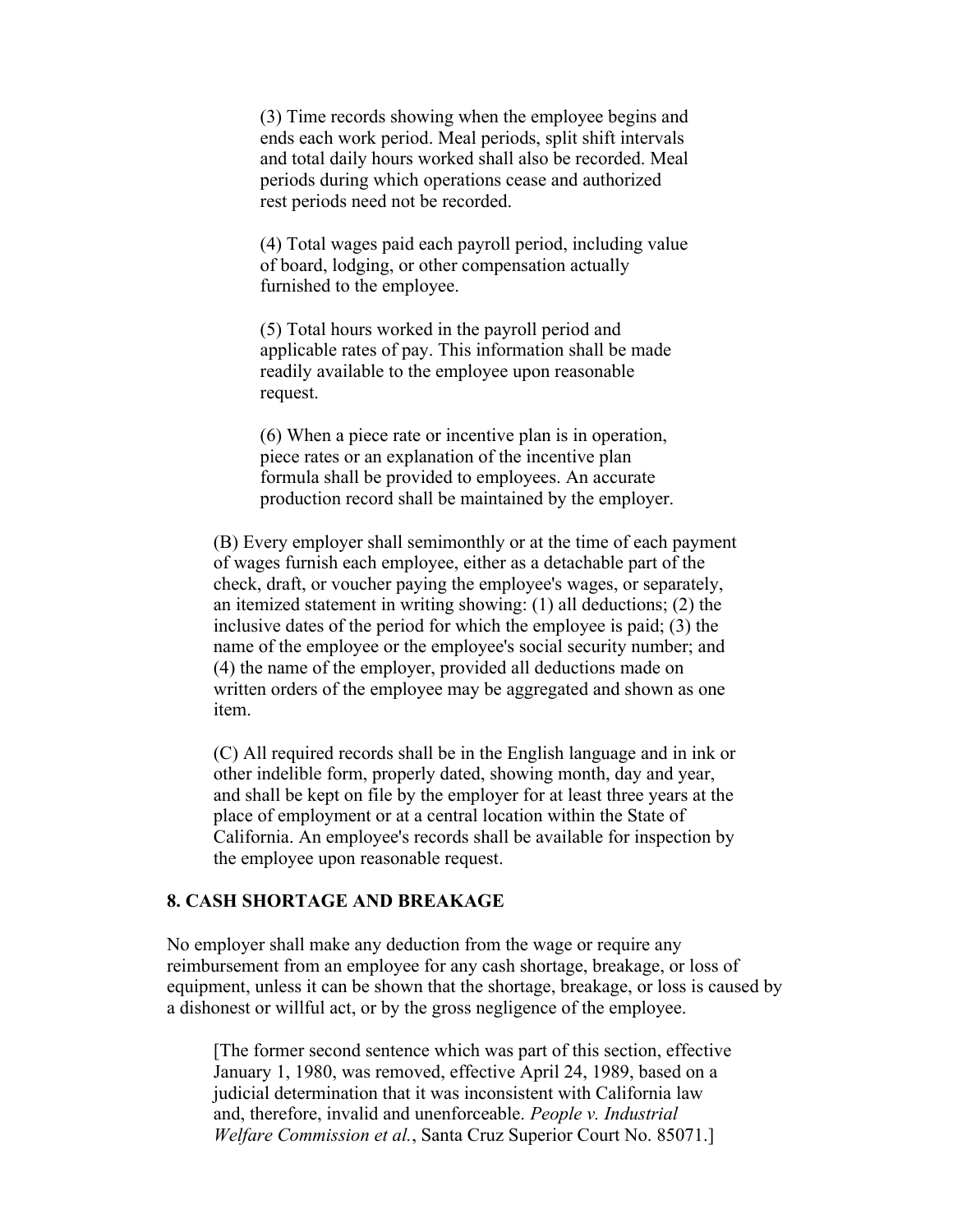#### **9. UNIFORMS AND EQUIPMENT**

(A) When uniforms are required by the employer to be worn by the employee as a condition of employment, such uniforms shall be provided and maintained by the employer. The term "uniform" includes wearing apparel and accessories of distinctive design or color.

**NOTE:** This section shall not apply to protective apparel regulated by the Occupational Safety and Health Standards Board.

(B) When tools or equipment are required by the employer or are necessary to the performance of a job, such tools and equipment shall be provided and maintained by the employer, except that an employee whose wages are at least two (2) times the minimum wage may be required to provide and maintain hand tools and equipment customarily required by the trade or craft.This Subsection (B) shall not apply to apprentices regularly indentured under the State Division of Apprenticeship Standards.

**NOTE:** This section shall not apply to protective equipment and safety devices on tools regulated by the Occupational Safety and Health Standards Board.

(C) A reasonable deposit may be required as security for the return of the items furnished by the employer under provisions of subsections (A) and (B) of this section upon issuance of a receipt to the employee for such deposit. Such deposits shall be made pursuant to Section 400 and following of the Labor Code or an employer with the prior written authorization of the employee may deduct from the employee's last check the cost of an item furnished pursuant to (A) and (B) above in the event said item is not returned. No deduction shall be made at any time for normal wear and tear. All items furnished by the employer shall be returned by the employee upon completion of the job.

#### **10. MEALS AND LODGING**

(A) **"Meal"** means an adequate, well-balanced serving of a variety of wholesome, nutritious foods.

**"Lodging"** means living accommodations available to the employee for full-time occupancy which are adequate, decent, and sanitary according to usual and customary standards. Employees shall not be required to share a bed.

(B) Meals or lodging may not be credited against the minimum wage without a voluntary written agreement between the employer and the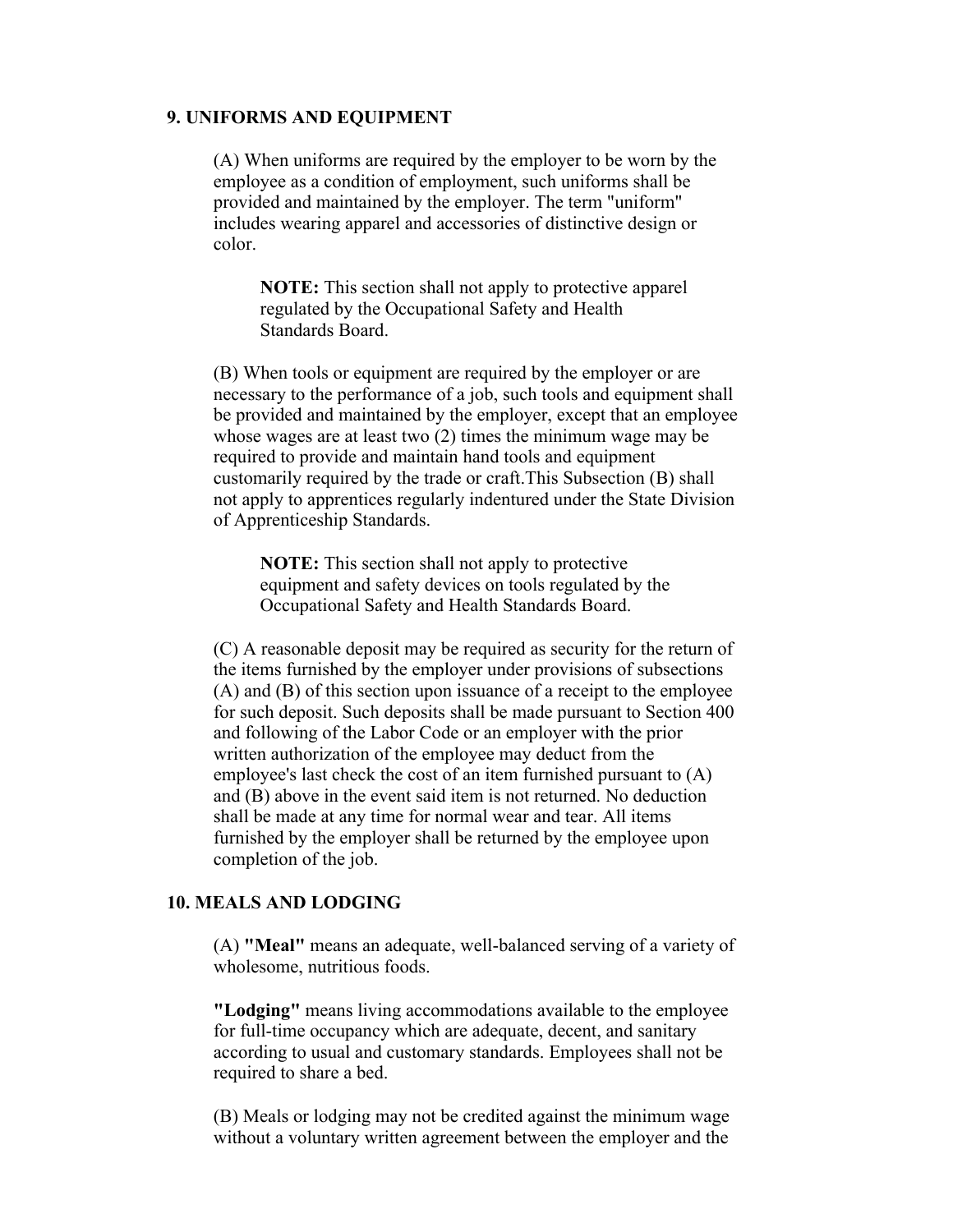employee. When credit for meals or lodging is used to meet part of the employer's minimum wage obligation, the amounts so credited may not be more than the following:

|                                                                                                                                       | Effective<br>January 1, 1998 | Effective<br>March 1,<br>1998 |
|---------------------------------------------------------------------------------------------------------------------------------------|------------------------------|-------------------------------|
| Room occupied alone                                                                                                                   | \$24.25 per<br>week          | $$27.05$ per<br>week          |
| Room shared                                                                                                                           | \$20.00 per<br>week          | \$22.30 per<br>week           |
| Apartment--two-thirds $(2/3)$ of the<br>ordinary rental value, and in no event<br>more than                                           | \$290.80<br>per month        | \$324.70<br>per month         |
| Where a couple are both employed by<br>the employer, two-thirds $(2/3)$ of the<br>ordinary rental value, and in no event<br>more than | \$430.20<br>per month        | \$480.30<br>per month         |
| Meals:<br><b>Breakfast</b><br>Lunch<br>Dinner                                                                                         | \$1.80<br>\$2.55<br>\$3.40   | \$2.05<br>\$2.85<br>\$3.80    |

(C) Meals evaluated as part of the minimum wage must be bona fide meals consistent with the employee's work shift. Deductions shall not be made for meals not received nor lodging not used.

(D) If, as a condition of employment, the employee must live at the place of employment or occupy quarters owned or under the control of the employer, then the employer may not charge rent in excess of the values listed herein.

## **11. MEAL PERIODS**

(A) Every employer shall authorize and permit all employees after a work period of not more than five (5) hours to take a meal period of not less than thirty (30) minutes, except that when a work period of not more than six (6) hours will complete the day's work the meal period may be waived by mutual consent of employer and employee. Unless the employee is relieved of all duty during a thirty (30) minute meal period, the meal period shall be considered an "on duty" meal period and counted as time worked. An "on duty" meal period shall be permitted only when the nature of the work prevents an employee from being relieved of all duty and when by written agreement between the parties an on-the-job paid meal period is agreed to.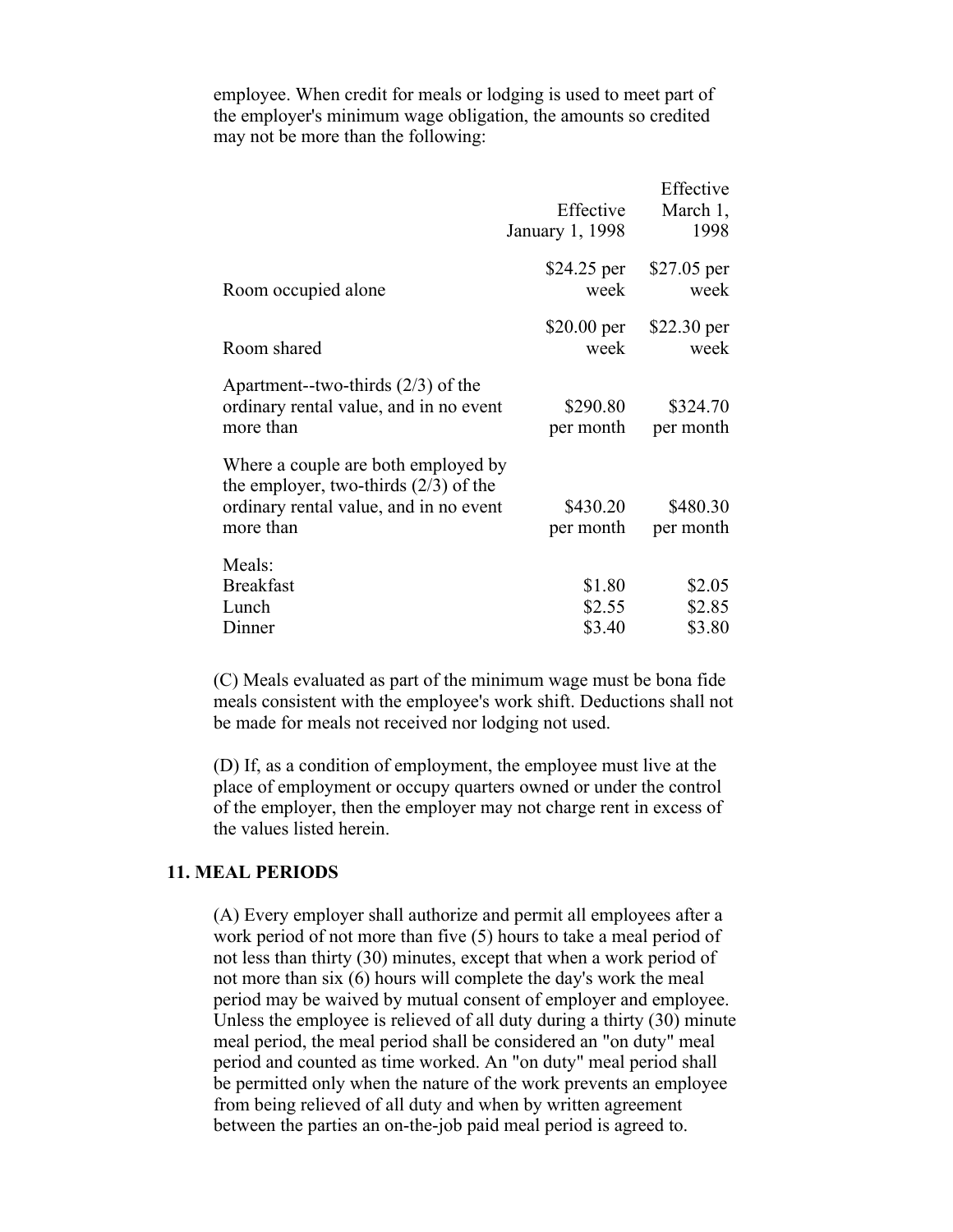## **12. REST PERIODS**

Every employer shall authorize and permit all employees to take rest periods, which insofar as practicable shall be in the middle of each work period. The authorized rest period time shall be based on the total hours worked daily at the rate of ten (10) minutes net rest time per four (4) hours or major fraction thereof.

However, a rest period need not be authorized for employees whose total daily work time is less than three and one-half (3 1/2) hours. Authorized rest period time shall be counted as hours worked for which there shall be no deduction from wages.

## **13. SEATS**

When the nature of the work reasonably permits the use of seats, suitable seats shall be provided for employees working on or at a machine.

## **14. EXEMPTIONS**

If, in the opinion of the Division after due investigation, it is found that the enforcement of any provisions in Section 7, Records; Section 11, Meal Periods; Section 12, Rest Periods; or Section 13, Seats, would not materially affect the welfare or comfort of employees and would work an undue hardship on the employer, exemption may be made at the discretion of the Division. Such exemptions shall be in writing to be effective and may be revoked after reasonable notice is given in writing. Application for exemption shall be made by the employer or by the employee and/or the employee's representative to the Division in writing. A copy of the application shall be posted at the place of employment at the time the application is filed with the Division.

## **15. FILING REPORTS**

(See California Labor Code, Section 1174(a))

## **16. INSPECTION**

(See California Labor Code, Section 1174)

## **17. PENALTIES**

(See California Labor Code, Section 1199)

## **18. SEPARABILITY**

If the application of any provision of this Order, or any section, subsection, subdivision, sentence, clause, phrase, word, or portion of this Order should be held invalid or unconstitutional or unauthorized or prohibited by statute, the remaining provisions thereof shall not be affected thereby, but shall continue to be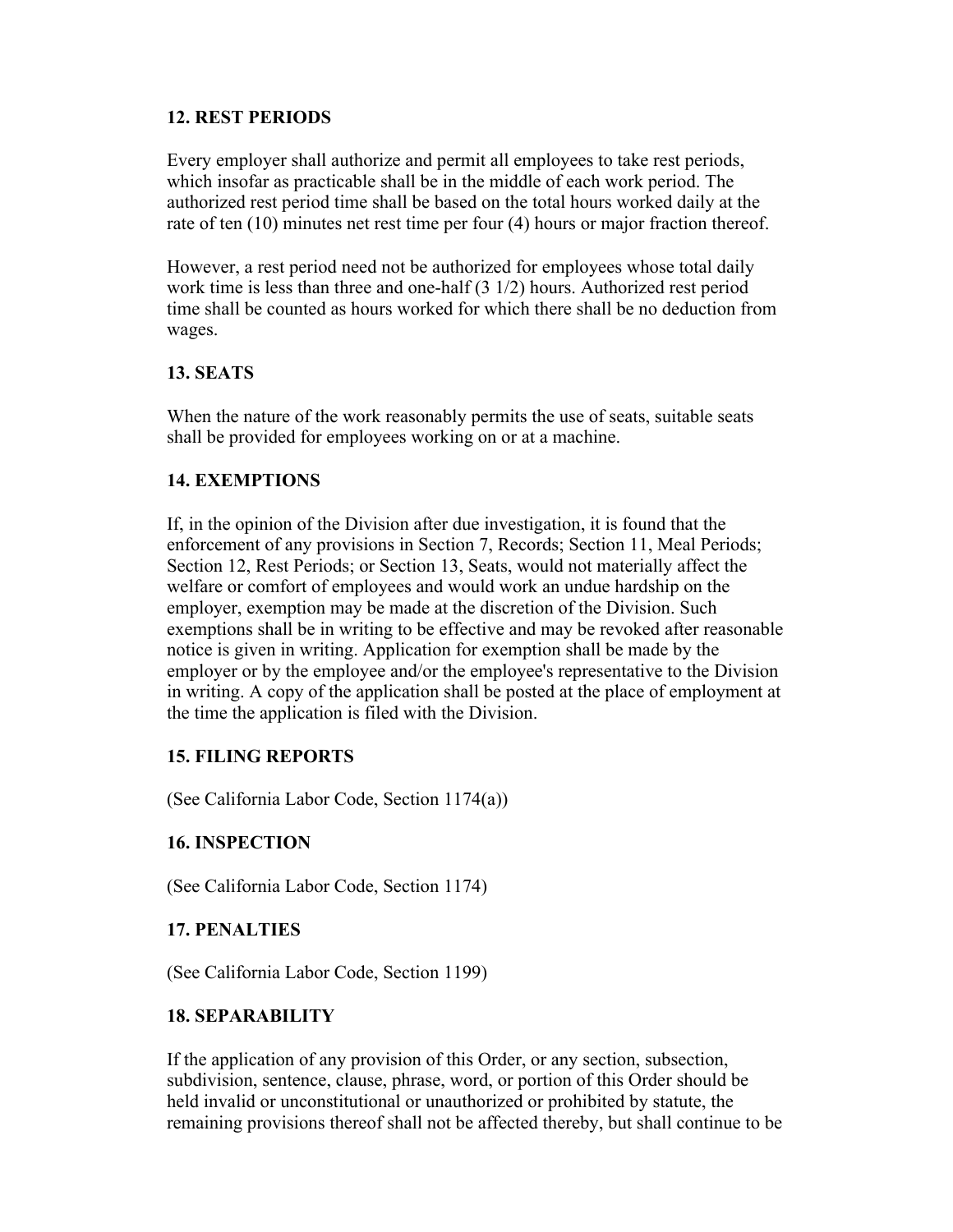given full force and effect as if the part so held invalid or unconstitutional had not been included herein.

#### **19. POSTING OF ORDER**

Every employer shall keep a copy of this Order posted in an area frequented by employees where it may be easily read during the work day. Where the location of work or other conditions make this impractical, every employer shall keep a copy of this Order and make it available to every employee upon request.

#### **EXCERPTS FROM THE LABOR CODE**

**Section 98.6.** (a) No person shall discharge or in any manner discriminate against any employee because such employee has filed any bona fide complaint or claim or instituted or caused to be instituted any proceeding under or relating to his rights, which are under the jurisdiction of the Labor Commissioner, or has testified or is about to testify in any such proceeding or because of the exercise by such employee on behalf of himself or others of any rights afforded him.

(b) Any employee who is discharged, threatened with discharge, demoted, suspended, or in any other manner discriminated against in the terms and conditions of such employment because such employee has made a bona fide complaint or claim to the division pursuant to this part shall be entitled to reinstatement and reimbursement for lost wages and work benefits caused by such acts of the employer. Any employer who willfully refuses to hire, promote, or otherwise restore an employee or former employee who has been determined to be eligible for such rehiring or promotion by a grievance procedure, arbitration or hearing authorized by law, is guilty of a misdemeanor.

**Section 200.** As used in this article: (a) "Wages" includes all amounts for labor performed by employees of every description, whether the amount is fixed or ascertained by the standard of time, task, piece, commission basis, or other method of calculation.

**Section 201**. If an employer discharges an employee, the wages earned and unpaid at the time of discharge are due and payable immediately.

**Section 202.** If an employee not having a written contract for a definite period quits his employment, his wages shall become due and payable not later than 72 hours thereafter, unless the employee has given 72 hours previous notice of his intention to quit, in which case the employee is entitled to his wages at the time of quitting.

**Section 205.** In agricultural, viticultural, and horticultural pursuits, in stock or poultry raising, and in household domestic service, when the employees in such employments are boarded and lodged by the employer, the wages due any employee remaining in such employment shall become due and payable once in each calendar month on a day designated in advance by the employer as the regular payday. No two successive paydays shall be more than 31 days apart, and the payment shall include all wages up to the regular payday. Notwithstanding the provisions of this section, wages of workers employed by a farm labor contractor shall be paid on payroll periods at least once every week on a business day designated in advance by the farm labor contractor. Payment on such payday shall include all wages earned up to and including the fourth day before such payday.

**Section 205.5.** All wages, other than those mentioned in Section 201, earned by any agricultural employee, as defined in Section 1140.4, are due and payable twice during each calendar month, on days designated in advance by the agricultural employer as the regular paydays. Labor performed between the 1st and the 15th days, inclusive, of any calendar month shall be paid between the 16th and the 22nd day of the month during which the labor was performed. Labor performed between